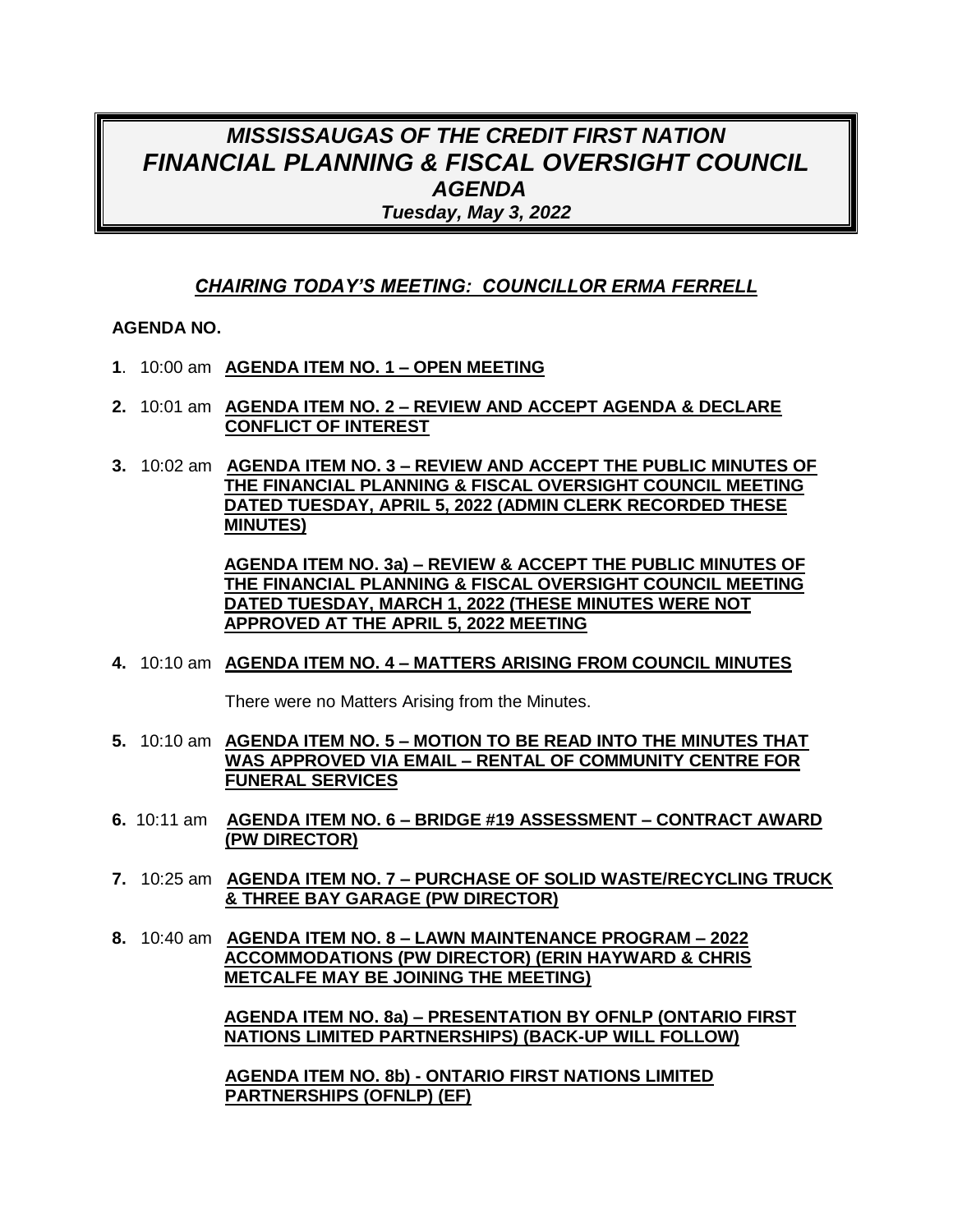### **LUNCH BREAK 12:00 TO 12:45 PM**

**9.** 12:45 pm **AGENDA ITEM NO. 9 – FINANCIAL STATEMENTS FOR THE MONTH OF MARCH 2022 (FINANCE DIRECTOR)** 

> **AGENDA ITEM NO. 9a) – MARCH 2022 MONTHLY REPORTS – HIGHLIGHTS (FINANCE DIRECTOR)**

- **10.** 1:10 pm **AGENDA ITEM NO. 10 – HALDIMAND/NORFOLK WAGE ENHANCEMENT GRANT (2022) (DIRECTOR OF LIFELONG LEARNING)**
- **11.** 1:20 pm **AGENDA ITEM NO. 11 – REQUEST TO SHARE INFORMATION ON THE SCHOOL INFRASTRUCTURE CHARTER CHALLENGE (DIRECTOR OF LIFELONG LEARNING)**
- **12.** 1:35 pm **AGENDA ITEM NO. 12 – HALTON HILLS (EF)**
- **13.** 1:45 pm **AGENDA ITEM NO. 13 – VERBAL UPDATE ON THE RENAMING OF DUNDAS STREET IN TORONTO (EF)**
- **14.** 1:55 pm **AGENDA ITEM NO. 14 – CHAPEL ROYAL TOBACCO BADGE – INVOICE TO BE PAID (EF)**
- **15.** 2:05 pm **AGENDA ITEM NO. 15 – ONE MIND RENEWAL AGREEMENT (SIX NATIONS WITH SCHOOLS COLLECTIVE) (CINDY AGIUS)**
- **16.** 2:20 pm **AGENDA ITEM NO. 16 – MEMORANDUM OF UNDERSTANDING (MOU) – CITY OF TORONTO (EF)**
- **17.** 2:30 pm **AGENDA ITEM NO. 17 – MOCCASIN IDENTIFIER (MI) APPROVAL OF SITE INSTALLATION GUIDE (CULTURE & EVENTS COORDINATOR)**
- **18.** 2:40 pm **AGENDA ITEM NO. 18 – OTHER/NEW BUSINESS**
	- **a)**
	- **b)**

# **IN-CAMERA ITEMS**

- **19.** 2:40 pm **AGENDA ITEM NO. 19 – IN-CAMERA ITEM**
- **20.** 2:55 pm **AGENDA ITEM NO. 20 – IN-CAMERA ITEM**
- **21.** 3:05 pm **AGENDA ITEM NO. 21 – IN-CAMERA ITEM**
- **22.** 3:15 pm **AGENDA ITEM NO. 22 – IN-CAMERA ITEM**
- **23.** 3:30 pm **AGENDA ITEM NO. 23 – IN-CAMERA ITEM**